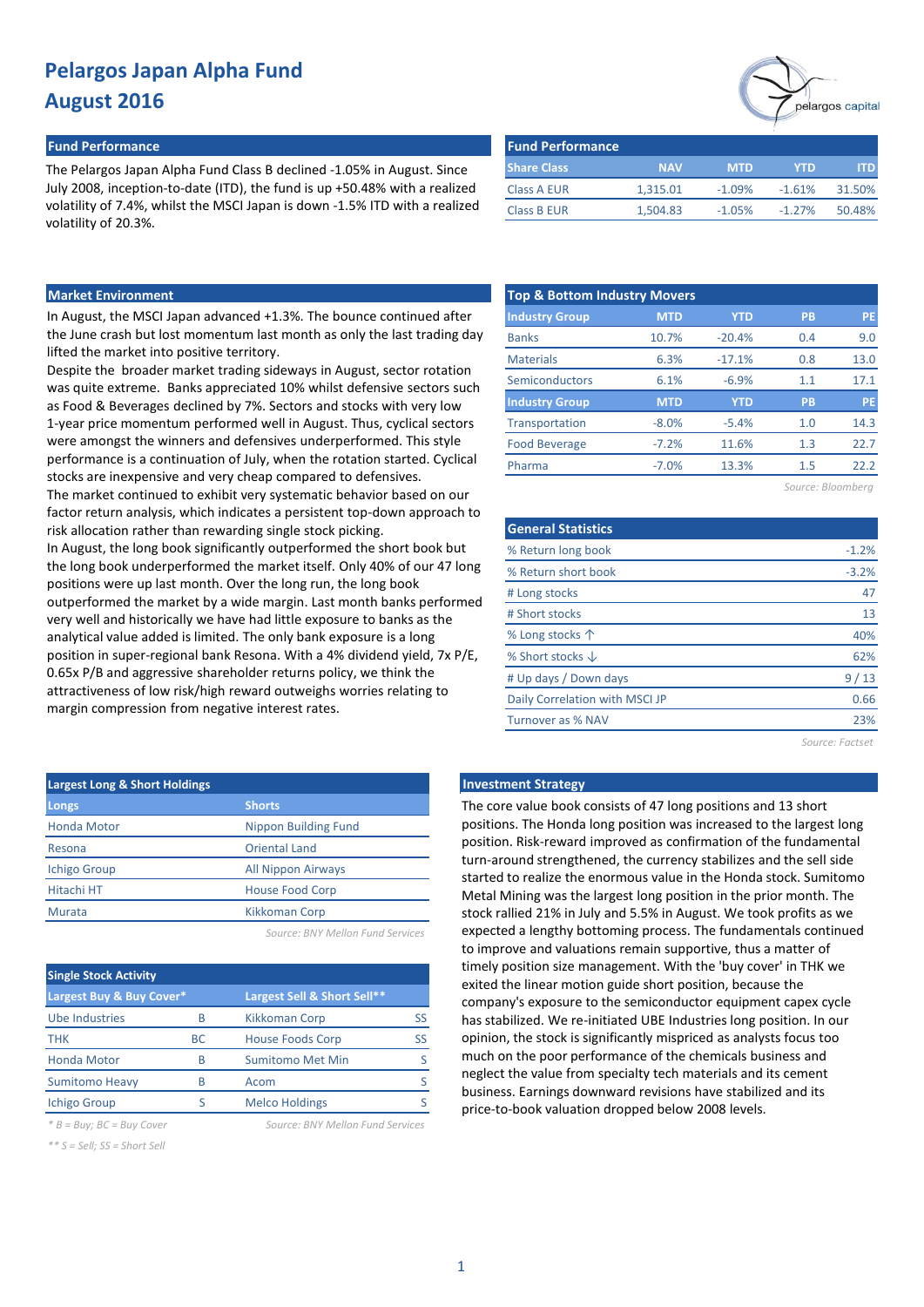### **Investment Strategy**

The banks sector appreciated 11% last month on an equally weighted basis. Resona outperformed and jumped 14% last month. Honda contributed 30bps last month. Its stock climbed 11.6%, because brokers started to warm up to the idea of Honda being a genuine turn-around story now that news relating to the Takata airbag saga is fading.

August was a low price-to-book, long term price reversal month and stocks such as Mitsui Soko (0.6x P/B with a dividend yld of 3.3%) and Sumitomo Metal Mining (0.7x P/B) contributed positively.

On the other side however, high price momentum stocks such as Takara Leben, Pola Orbis and Melco were hit last month. In Mid-July Takara Leben was up +41% year-to-date and since then the stock gave back most of the gains, dropping 28% in August. The stock corrected despite strong positive newsflow and valuations at 7x price-to-earnings.

The financials net long position was 14% and basically consisted of long Resona plus net long REIT exposure, which consisted of a blend of specialist situations such as Ichigo Hotel REIT, Ichigo Office, Kenedix Retail, Kenedix Office and Takara Leben Infrastructure Fund. The net long in Industrials and IT increased substantially over the past several months. Earnings revisions for stocks in these sectors are stabilizing and valuations are appealing, especially compared to the expensive defensives.





Cumulative Percentage Return 12 month rolling



Percentage Average Daily Return Per Quintile [12 month rolling]



| <b>Top Gainers &amp; Losers</b> |  |        |                          |  |         |  |  |  |  |  |
|---------------------------------|--|--------|--------------------------|--|---------|--|--|--|--|--|
| <b>Gainers</b>                  |  | $CTR*$ | <b>Losers</b>            |  | CTR*    |  |  |  |  |  |
| Resona                          |  | 0.5%   | Takara Leben             |  | $-0.5%$ |  |  |  |  |  |
| <b>Honda Motor</b>              |  | 0.3%   | Pola Orbis               |  | $-0.4%$ |  |  |  |  |  |
| Mitsui Soko                     |  | 0.3%   | <b>Ichigo Hotel REIT</b> |  | $-0.3%$ |  |  |  |  |  |
| Hitachi HT                      |  | 0.3%   | <b>Melco Holdings</b>    |  | $-0.3%$ |  |  |  |  |  |
| <b>Sumitomo Met</b>             |  | 0.2%   | <b>Toshiba Plant</b>     |  | $-0.3%$ |  |  |  |  |  |

*\*CTR = Contribution Source: Factset*



*Source: UBS PAS*

On a daily basis we track a number of style factors based on our proprietary quant model. This helps us to detect dislocation within the market. In addition, it helps our understanding of style trends and investor's behavior in Japan.

In July we observed one of the largest style reversals on record and in August the value factor continued its strong performance. 'Value' almost recovered its year-to-date drawdown in excess of 10%. In August all value factors were up with price-to-earnings leading followed by dividend yield and price-to-book.

The P/E of the long book is 14.7x compared to 20.4x for the short book. The EV/EBITDA of the long book is 7.3x compared to 9.8x for the short book. The dividend yield of the long book is 2.4% compared to 1.9% in the short book.

The weighted average P/B of the long book is 1.4x compared to 1.8x for the short book. The cheapest P/B stocks can be found in the financials sector. However, because we restrict our investment universe to what we deem knowable and comprehendible we only follow a few banks and insurance companies. Therefore , our own investment universe has a median P/B of 1.2x and average P/B of 1.6x, largely due to our limited interest in banks, which are currently very inexpensive stocks.

The price momentum exposure has increased further. On a 9-month basis, the long book is down -2.2% and the short book -7.2%.

*Source: Factset\**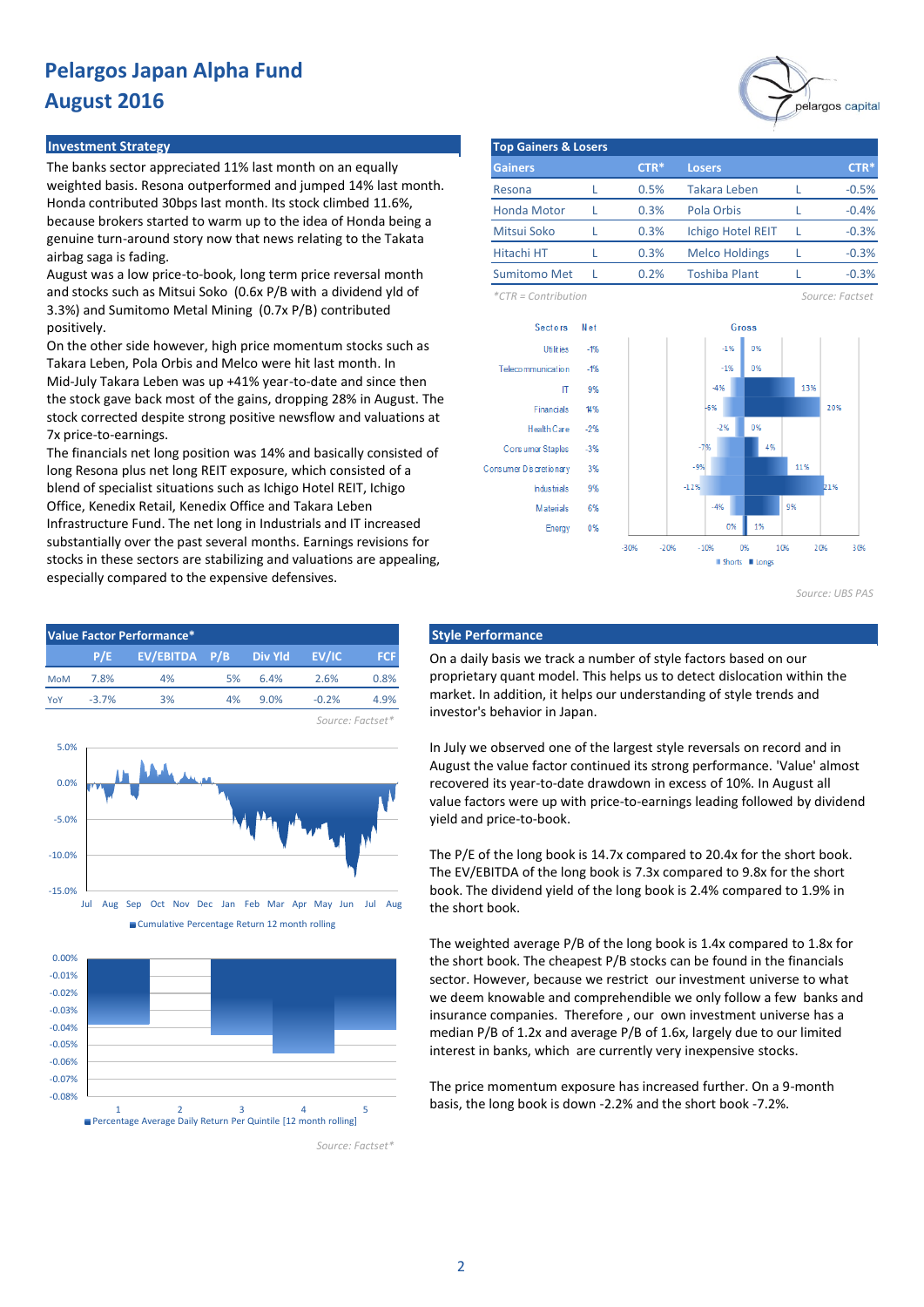## **Risk Measurement and Management**

The chart below shows the rolling 12-month net and gross exposure for the fund. The exposures are shown as 10 (trading) days moving averages. At the end of August, the gross exposure stood at 122%, the delta adjusted gross exposure was 140%. The net exposure stood at 45% and including the long Nikkei 225 put option strike 16500, the delta adjusted net exposure stood at much lower 36%.

The ex-ante volatility based on daily data was 10.3% with an ex-ante beta of 0.35. As we covered a few cyclical shorts the beta of the short book dropped from 0.83 to 0.72 and as a result the overall beta has increased. Because of the elevated spot volatility, the short-term ex-ante volatility measure is significantly higher. Based on 5 year monthly data the ex-ante volatility is 7.8%.



*Source: BNY Mellon Fund Services\* Source: GS and Nomura*

| Long    | <b>Short</b>    |
|---------|-----------------|
| 14.7    | 20.4            |
| 7.3     | 9.8             |
| 1.4     | 1.8             |
| 2.4     | 1.9             |
| 0.9     | 1.7             |
| 9.6     | 4.8             |
| 1.8     | $-6.5$          |
| $-2.2$  | $-7.2$          |
| $-11.8$ | $-10.2$         |
| $-5.2$  | $-3.3$          |
| 7.1%    | 9.0%            |
| 35.1%   | 23.7%           |
|         | Source: Factset |
|         |                 |
| Long    | <b>Short</b>    |
| 0.88    | 0.72            |
| 18.7%   | 17.1%           |
| 16%     | 51%             |
|         | Source: UBS PAS |
|         |                 |
|         |                 |
|         |                 |

| Risk Statistics Delta Adjusted            |       |
|-------------------------------------------|-------|
| Volatility (ex-ante; 3 months daily data) | 10.3% |
| Volatility (ex-ante; 5yr monthly data)    | 7.8%  |
| Var (99%, 5 days)                         | 1.7%  |
| Beta (ex-ante)                            | 0.35  |
|                                           |       |

#### **Outlook**

*Strategic Framework - Outlook 2nd half of 2016*

During the first half of 2016 we operated under the assumption of a cyclical bear market. The three year bull run completed in August 2015. We argued for a cyclical bear market due to tightening conditions in global dollar liquidity. We correctly anticipated that the FED would not be able to normalize interest rates, because it is built on the faulty assumption of a self-sustaining US economic growth cycle. This thesis has materialized to a large extent and Japanese equities had the deepest correction since the global financial crisis, correcting 30% peak-to-through. In June, we witnessed a full fledged panic with Japanese equities in free fall and broad based capitulation . Our strategy is contrarian in nature , thus buying cheap assets and shorting overpriced assets. Every once in a while 'mister market' is handing out gifts for those willing to go against the crowd and those who have the patience to hold them for a prolonged period. Easier said than done, the market is far from acting 'rationally' and although 80% of the time assets are efficiently priced, certainly at this moment in time, market participants are highly distracted by non-fundamental issues. Dislocation within the market is at multi-decade highs and the potential alpha source an obvious one. However, price action remains tightly correlated to currency moves and swings in liquidity conditions. The BOJ's inaction is partly excusable as the last two interventions had adverse reactions. However, investors realize that the Kuroda-put is increasingly ineffective, which only heightens investors' anxiety .That said, Kuroda and Draghi are marginal players, it is all about the trajectory of the US dollar and Yellen's confidence in her forecast. The Yellen Fed has missed its forecasts every single year for the past 5 years, every time overestimating growth by a substantial margin. In our opinion, a rate hike remains unlikely this year and a weaker US dollar our base case scenario.

*Tactical assessment* - monthly outlook

Following conventional wisdom September and October tend to be volatile months; especially when volatility is as mispriced as it is now, due to central bankers suppressing risk premia. Economic growth will remain anemic in Japan and disappointing in the US. Central bankers monetary magic is counterproductive and partly accountable for deflationary tendency. The conclusion is that Kuroda-san at the BOJ will continue to do more of what does not work; printing more money, meddling with capital markets to set the price of risk with the intention to weaken the JPY and push up risk assets. From current valuation level it is time to get more constructive on Japanese equities from a long beta perspective and the best risk/reward opportunity lies in going long cheap cyclical assets and short expensive, defensive yield proxies, preferable stocks fitting the low volatility theme.

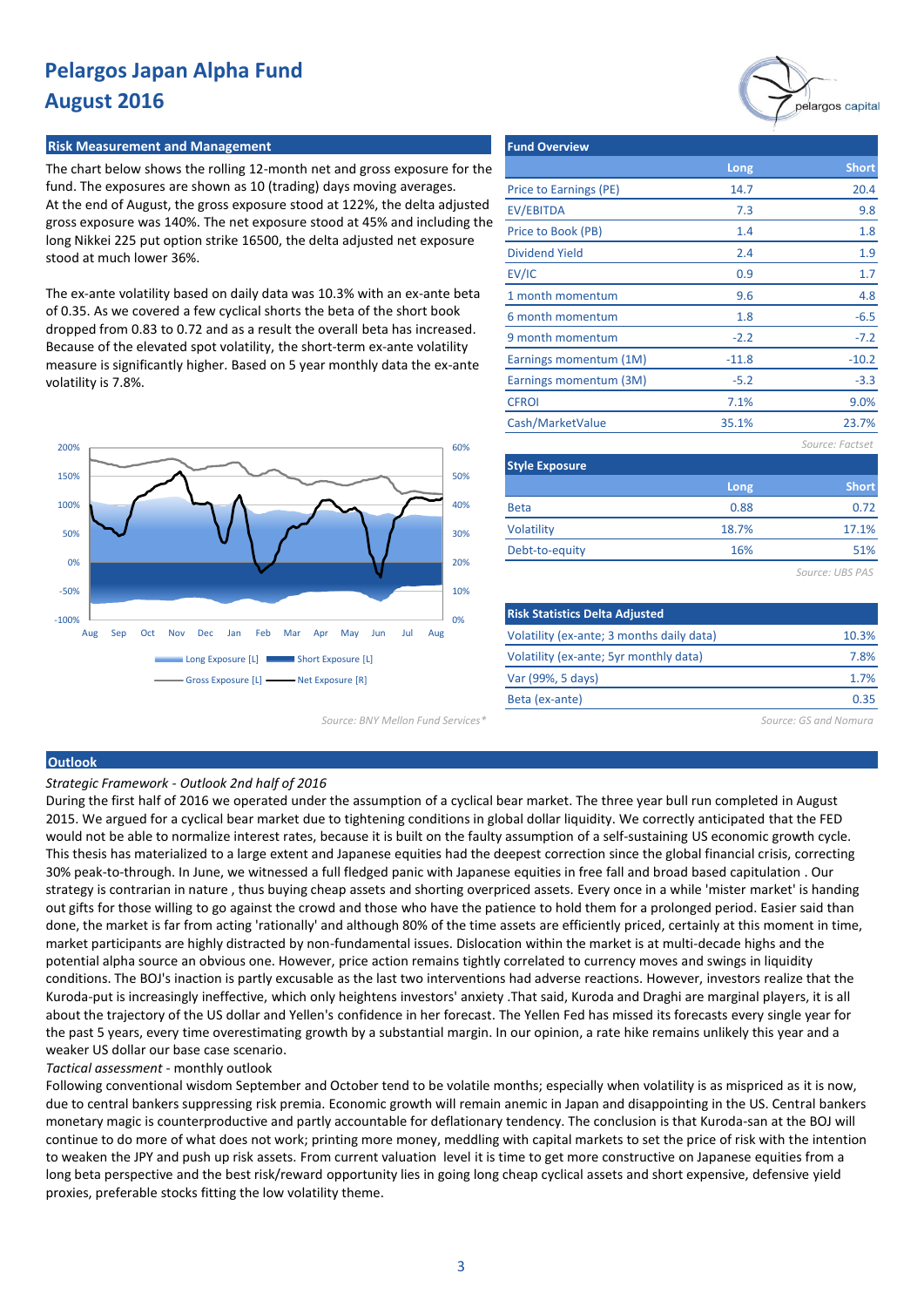

**Historic Fund Performance (Monthly)**

| 1.83%<br>2.16%       | $-1.62%$ |
|----------------------|----------|
| $-1.28%$<br>$-1.94%$ | 0.92%    |
| $-0.79%$<br>1.35%    | 1.61%    |
| 0.54%<br>2.53%       | 3.78%    |
| $-2.64%$<br>$-0.41%$ | 1.64%    |
| 1.03%<br>1.28%       | 1.75%    |
| $-3.37%$<br>$-0.40%$ | 3.19%    |
|                      |          |

| <b>Class B EUR</b> |          |          |          |          |           |          |          |          |          |          |          |          |
|--------------------|----------|----------|----------|----------|-----------|----------|----------|----------|----------|----------|----------|----------|
| 2016               | 1.27%    | 0.92%    | 1.18%    | $-0.19%$ | $-1.06%$  | $-4.33%$ | 2.12%    | $-1.05%$ |          |          |          |          |
| 2015               | $-1.24%$ | 4.89%    | $-0.27%$ | 3.25%    | 2.57%     | $-1.67%$ | $-2.94%$ | $-3.01%$ | 2.46%    | 1.88%    | 2.06%    | $-1.42%$ |
| 2014               | $-3.16%$ | $-0.60%$ | $-0.56%$ | $-0.99%$ | $-2.24%$  | 1.44%    | 0.23%    | $-0.60%$ | 2.06%    | $-1.89%$ | $-1.24%$ | 0.96%    |
| 2013               | 5.35%    | $-0.58%$ | 6.98%    | 6.48%    | $-1.07\%$ | $-0.78%$ | 0.31%    | $-0.92%$ | 1.18%    | $-0.80%$ | 1.46%    | 1.73%    |
| 2012               | $-1.38%$ | 3.81%    | 1.35%    | $-1.21%$ | $-3.83%$  | 1.76%    | 0.84%    | 0.93%    | 1.32%    | 0.58%    | 2.50%    | 4.06%    |
| 2011               | 0.93%    | $-0.03%$ | $-1.55%$ | 0.14%    | $-0.14%$  | 0.42%    | 0.03%    | $-3.63%$ | 0.69%    | $-0.38%$ | $-2.60%$ | 1.68%    |
| 2010               | 0.73%    | $-0.23%$ | 3.52%    | 3.39%    | $-2.83%$  | $-1.31%$ | 1.23%    | $-0.37%$ | 0.91%    | 1.13%    | 1.40%    | 1.89%    |
| 2009               | 2.07%    | 1.67%    | $-0.73%$ | $-0.67%$ | 1.34%     | 1.13%    | $-1.93%$ | 2.24%    | $-1.68%$ | $-0.39%$ | $-2.99%$ | 2.84%    |
| 2008               |          |          |          |          |           |          | 0.96%    | $-1.35%$ | 1.40%    | 3.44%    | 0.52%    | 1.39%    |

| <b>Historic Fund Performance (Yearly)</b> |          |       |           |        |        |          |       |       |       |  |  |
|-------------------------------------------|----------|-------|-----------|--------|--------|----------|-------|-------|-------|--|--|
|                                           | 2016     | 2015  | 2014      | 2013   | .2012  | 2011     | 2010  | 2009  | 2008  |  |  |
| <b>Class A EUR</b>                        | $-1.61%$ | 5.81% | $-6.99\%$ | 18.86% | 10.24% | $-4.96%$ | 8.66% | 0.36% |       |  |  |
| <b>Class B EUR</b>                        | $-1.27%$ | 6.36% | $-6.52%$  | 20.57% | 10.95% | $-4.48%$ | 9.67% | 2.75% | 6.46% |  |  |

| <b>Investment Manager</b>         | <b>Pelargos Capital</b>      | <b>Fund Size in EUR</b> |
|-----------------------------------|------------------------------|-------------------------|
| <b>Legal Status</b>               | FGR (fund for joint account) | <b>Fund Size in USD</b> |
| <b>Fiscal Status</b>              | VBI (tax exempt)             | <b>Participations O</b> |
| <b>Dividend Policy</b>            | Reinvestment                 | <b>Participations O</b> |
| <b>Base Currency</b>              | <b>EUR</b>                   | <b>Minimum Subsc</b>    |
| <b>ISIN Class A EUR</b>           | NL0009051887                 | <b>Minimum Subsci</b>   |
| <b>ISIN Class B EUR</b>           | NL0001118015                 | <b>Dealing Day</b>      |
| <b>Inception Date Class A EUR</b> | January 2009                 | <b>Subscription</b>     |
| <b>Inception Date Class B EUR</b> | <b>July 2008</b>             | <b>Redemption</b>       |
|                                   |                              |                         |

## Company Facts **Management Fee Class B Firm AUM in USD Participal S242,800,279 Participal Manufacture Fee Class B**

#### **Fund Description Alegal** Description **Legal** Description  $\blacksquare$

| <b>Investment Strategy</b>  |
|-----------------------------|
| <b>Investment Style</b>     |
| <b>Investment Objective</b> |

# **Legal Status** Fund for joint account) **Fund Size in USD** ax exempt) *<u>estment</u>* ry 2009

## **Equity Long/Short Investment Style Value with a twist <b>Depositary Depositary** Bank of New York Mellon Capital appreciation through investing in long/short positions in Japanese securities 4

## Fund Facts Fund Facts

| <b>Investment Manager</b>         | <b>Pelargos Capital</b>      | <b>Fund Size in EUR</b>                   | €90,517,379                                |
|-----------------------------------|------------------------------|-------------------------------------------|--------------------------------------------|
| <b>Legal Status</b>               | FGR (fund for joint account) | <b>Fund Size in USD</b>                   | \$100,999,291                              |
| <b>Fiscal Status</b>              | VBI (tax exempt)             | <b>Participations Outstanding Class A</b> | 236                                        |
| <b>Dividend Policy</b>            | Reinvestment                 | <b>Participations Outstanding Class B</b> | 59,945                                     |
| <b>Base Currency</b>              | <b>EUR</b>                   | <b>Minimum Subscription Class A</b>       | <b>EUR 10,000</b>                          |
| <b>ISIN Class A EUR</b>           | NL0009051887                 | <b>Minimum Subscription Class B</b>       | <b>EUR 10,000</b>                          |
| <b>ISIN Class B EUR</b>           | NL0001118015                 | <b>Dealing Day</b>                        | First business day of each month           |
| <b>Inception Date Class A EUR</b> | January 2009                 | <b>Subscription</b>                       | Any dealing day, 5 business days notice    |
| <b>Inception Date Class B EUR</b> | <b>July 2008</b>             | <b>Redemption</b>                         | 15 business days notice                    |
|                                   |                              | <b>Management Fee Class A</b>             | 1.5%                                       |
| <b>Company Facts</b>              |                              | <b>Management Fee Class B</b>             | 1.0%                                       |
| <b>Firm AUM in EUR</b>            | € 217,601,971                | <b>Performance Fee Class A</b>            | 20% subject to High Watermark              |
| <b>Firm AUM in USD</b>            | \$242,800,279                | <b>Performance Fee Class B</b>            | 15% subject to High Watermark              |
|                                   |                              | <b>Early Redemption Fee</b>               | max 1% (accrues to Fund)                   |
|                                   |                              | <b>Lock-up Class B</b>                    | 1 year                                     |
| <b>Portfolio Managers</b>         |                              | <b>Service Providers</b>                  |                                            |
| <b>Richard Dingemans</b>          |                              | <b>Prime Brokers</b>                      | <b>UBS AG, Goldman Sachs International</b> |
| <b>Michael Kretschmer</b>         |                              | <b>Administrator</b>                      | <b>BNY Mellon Fund Services</b>            |
|                                   |                              | <b>Accountant</b>                         | PricewaterhouseCoopers                     |
| <b>Fund Description</b>           |                              | Legal                                     | De Brauw Blackstone Westbroek N.V.         |
| <b>Investment Strategy</b>        | <b>Equity Long/Short</b>     | <b>Title Holder</b>                       | <b>SGG Netherlands N.V.</b>                |
|                                   |                              |                                           |                                            |